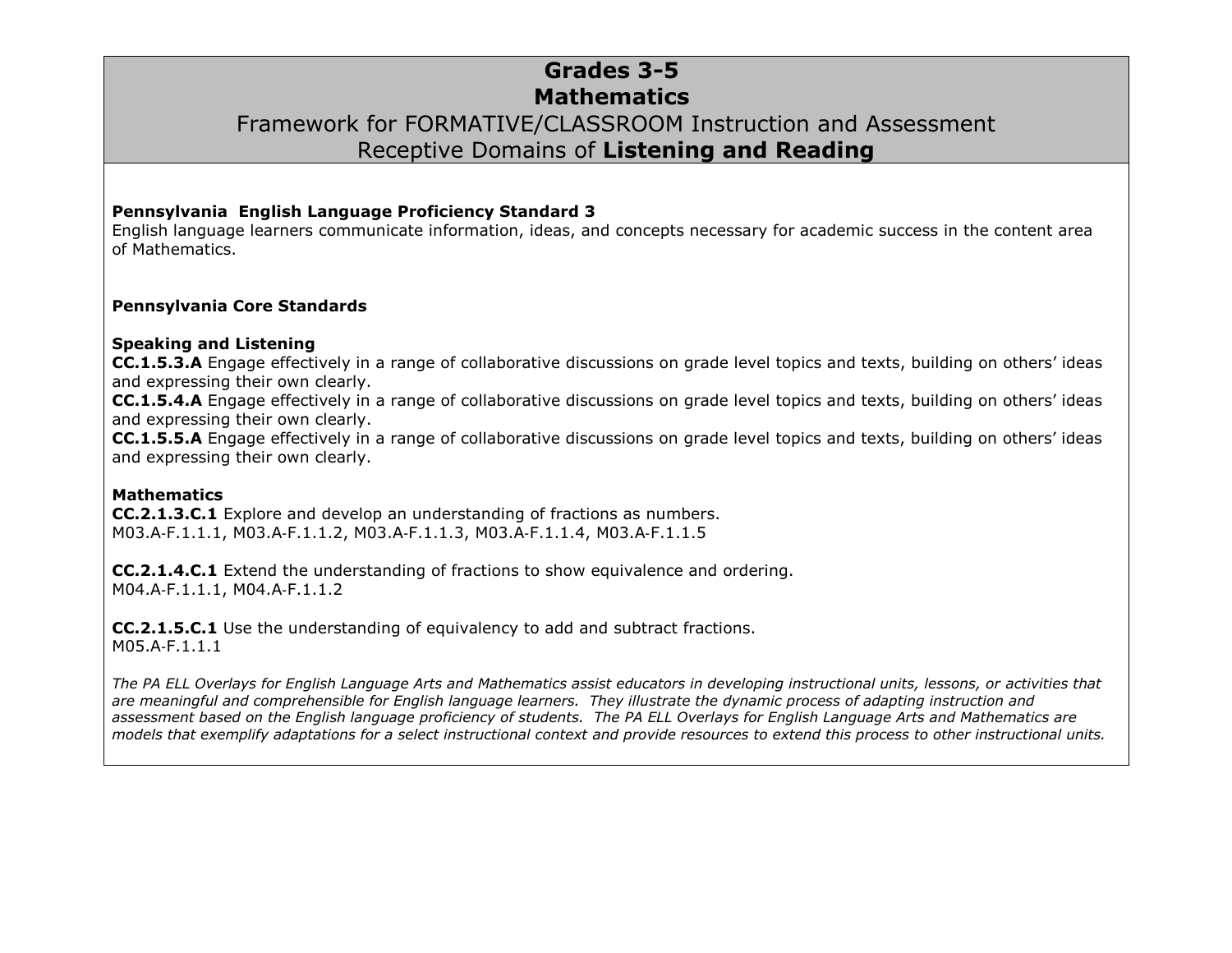# **Listening Model Performance Indicator (MPI)**

**Classroom Context:** Understand fractions and fraction problems.

| <b>Cognitive Function:</b> Students at all levels of English proficiency will UNDERSTAND fractions and fraction problems. |                                                                                                                                                                                           |                                                                                                                                                                                                     |                                                                                                                                                                                                      |                                                                                                                     |                                                                                                                              |                                                                                                                |                                                                                          |
|---------------------------------------------------------------------------------------------------------------------------|-------------------------------------------------------------------------------------------------------------------------------------------------------------------------------------------|-----------------------------------------------------------------------------------------------------------------------------------------------------------------------------------------------------|------------------------------------------------------------------------------------------------------------------------------------------------------------------------------------------------------|---------------------------------------------------------------------------------------------------------------------|------------------------------------------------------------------------------------------------------------------------------|----------------------------------------------------------------------------------------------------------------|------------------------------------------------------------------------------------------|
| <b>Concepts</b>                                                                                                           | <b>Competencies</b>                                                                                                                                                                       | <b>Vocabulary</b><br>and Topic<br><b>Related</b><br>Language                                                                                                                                        | <b>Proficiency</b><br>Level 1<br><b>Entering</b>                                                                                                                                                     | <b>Proficiency</b><br>Level 2<br><b>Emerging</b>                                                                    | <b>Proficiency</b><br>Level 3<br><b>Developing</b>                                                                           | <b>Proficiency</b><br>Level 4<br><b>Expanding</b>                                                              | <b>Proficiency</b><br>Level 5<br><b>Bridging</b>                                         |
| Fractions                                                                                                                 | Develop an<br>understanding of<br>fractions as<br>numbers.<br>Demonstrate an<br>understanding of<br>fraction<br>equivalence.<br>Explain<br>operations as<br>they pertain to<br>fractions. | Denominator<br>Equivalent<br>fractions<br>Estimate<br>Fraction<br>Numerator<br>Pattern<br>Consequently<br>In part<br>As a whole<br>In conclusion<br>With a focus on<br>First, Second,<br>Next, Last | Identify<br>proportional<br>representation<br>of objects from<br>oral directions<br>and visuals<br>following<br>explicit,<br>repeated<br>examples, as<br>modeled and<br>monitored by<br>the teacher. | Match<br>everyday<br>examples of<br>fractions with<br>oral<br>descriptions<br>using graphic<br>or visual<br>support | Follow multi-<br>step directions<br>to change<br>proportional<br>representations<br>of fractions in<br>graphs or<br>visuals. | Analyze<br>everyday<br>situations<br>involving<br>fractions from<br>oral scenarios<br>with graphic<br>support. | Apply ways of<br>using fractions<br>in grade-level<br>situations from<br>oral discourse. |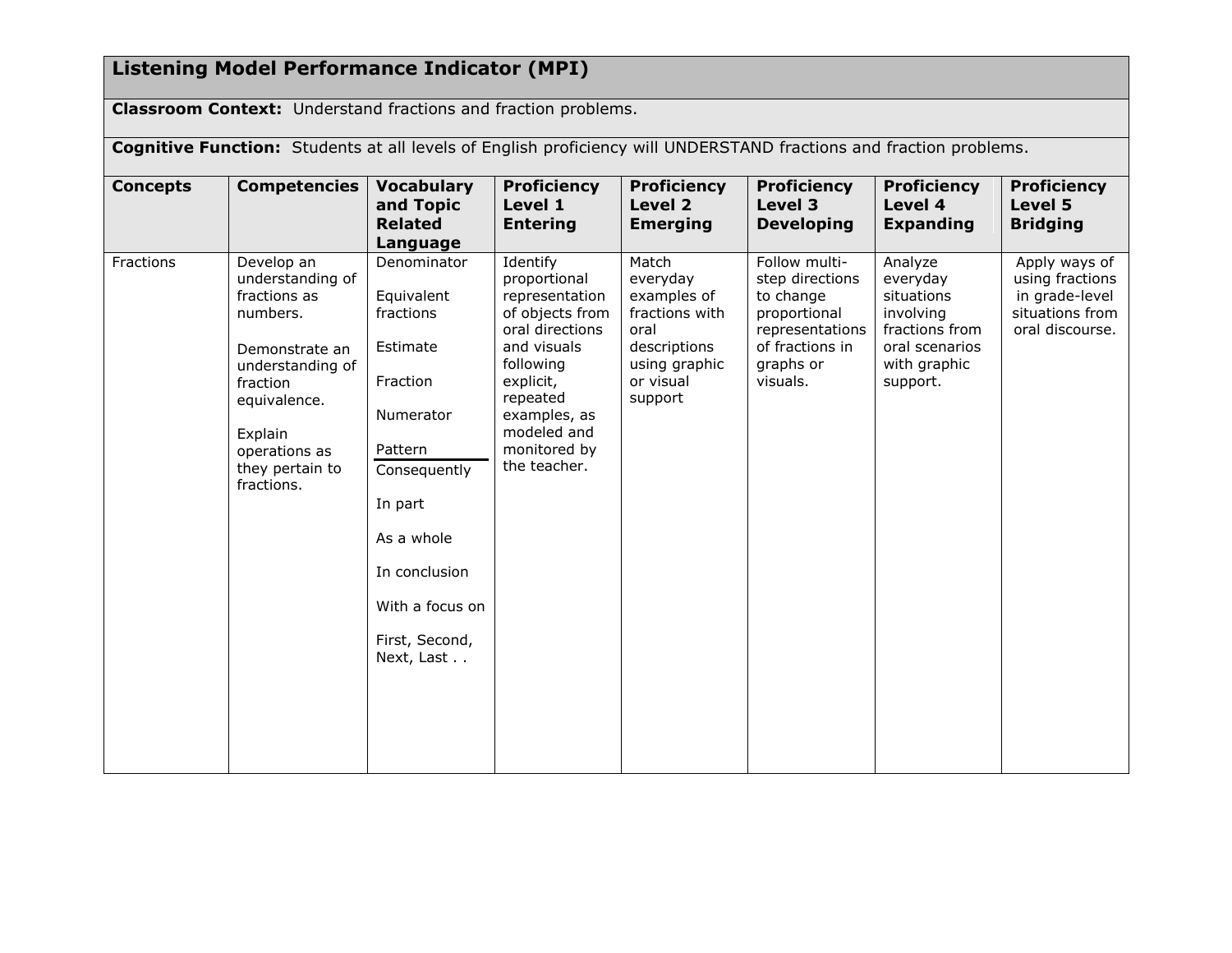## **Reading Model Performance Indicator (MPI)**

**Classroom Context:** Understand fractions and fraction problems.

**Cognitive Function:** Students at all levels of English proficiency will UNDERSTAND fractions and fraction problems.

| <b>Concepts</b> | <b>Competencies</b>                                                                                                                                                                       | <b>Vocabulary</b><br>and Topic<br><b>Related</b><br>Language                                                                                                                                        | <b>Proficiency</b><br>Level 1<br><b>Entering</b>                                                                                                                                    | <b>Proficiency</b><br>Level 2<br><b>Emerging</b>                                              | <b>Proficiency</b><br>Level 3<br><b>Developing</b>                                 | <b>Proficiency</b><br>Level 4<br><b>Expanding</b>                                                                                        | <b>Proficiency</b><br>Level 5<br><b>Bridging</b>                                                                                            |
|-----------------|-------------------------------------------------------------------------------------------------------------------------------------------------------------------------------------------|-----------------------------------------------------------------------------------------------------------------------------------------------------------------------------------------------------|-------------------------------------------------------------------------------------------------------------------------------------------------------------------------------------|-----------------------------------------------------------------------------------------------|------------------------------------------------------------------------------------|------------------------------------------------------------------------------------------------------------------------------------------|---------------------------------------------------------------------------------------------------------------------------------------------|
| Fractions       | Develop an<br>understanding of<br>fractions as<br>numbers.<br>Demonstrate an<br>understanding of<br>fraction<br>equivalence.<br>Explain<br>operations as<br>they pertain to<br>fractions. | Denominator<br>Equivalent<br>fractions<br>Estimate<br>Fraction<br>Numerator<br>Pattern<br>Consequently<br>In part<br>As a whole<br>In conclusion<br>With a focus on<br>First, Second,<br>Next, Last | Sort fractional<br>representations<br>of everyday<br>objects with a<br>partner<br>following<br>explicit,<br>repeated<br>examples, as<br>modeled and<br>monitored by<br>the teacher. | Compare or<br>rank fractional<br>representations<br>of everyday<br>objects with a<br>partner. | Follow listed<br>instructions<br>that involve<br>hands-on math<br>using fractions. | Follow written<br>instructions to<br>determine<br>when and how<br>to apply math<br>in real-life<br>situations<br>involving<br>fractions. | Interpret<br>various<br>representations<br>of numbers in<br>real-life<br>problems<br>explaining<br>operations<br>pertaining to<br>fractions |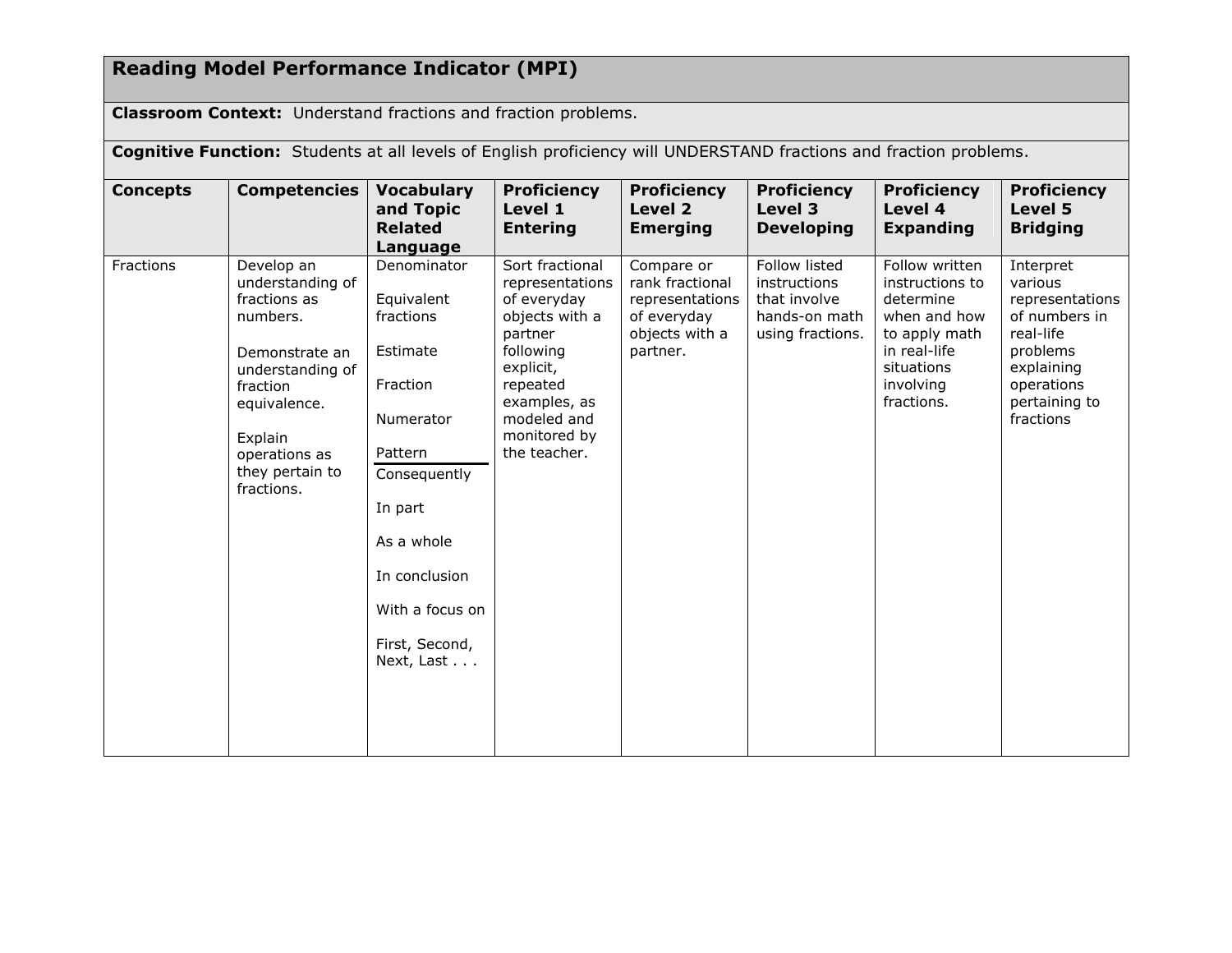### **Building Receptive Model Performance Indicators (MPI)** to differentiate and scaffold instruction per English language proficiency level by adjusting the *language function* and *support.*

### **Classroom Context:**

**Cognitive Function:** Students at all levels of English proficiency will

| <b>Concepts</b> | <b>Competencies</b> | <b>Vocabulary</b><br>and Topic<br><b>Related</b><br>Language | <b>Proficiency</b><br>Level 1<br><b>Entering</b>                                                                                                                                                                                                | <b>Proficiency</b><br>Level 2<br><b>Emerging</b> | <b>Proficiency</b><br>Level 3<br><b>Developing</b> | <b>Proficiency</b><br>Level 4<br><b>Expanding</b>                                                                                                  | <b>Proficiency</b><br>Level 5<br><b>Bridging</b> |  |  |
|-----------------|---------------------|--------------------------------------------------------------|-------------------------------------------------------------------------------------------------------------------------------------------------------------------------------------------------------------------------------------------------|--------------------------------------------------|----------------------------------------------------|----------------------------------------------------------------------------------------------------------------------------------------------------|--------------------------------------------------|--|--|
|                 |                     |                                                              | Language Function (differentiated measurable expectations of student<br>language use increasing in complexity and amount from English language<br>proficiency level 1 to level 5)                                                               |                                                  |                                                    |                                                                                                                                                    |                                                  |  |  |
|                 |                     |                                                              | Identify                                                                                                                                                                                                                                        | Organize                                         | Explain                                            | Interpret                                                                                                                                          | Prove                                            |  |  |
|                 |                     |                                                              | Label                                                                                                                                                                                                                                           | Describe                                         | Retell                                             | Analyze                                                                                                                                            | Synthesize                                       |  |  |
|                 |                     |                                                              | Classify                                                                                                                                                                                                                                        | Define                                           | Summarize                                          | Infer                                                                                                                                              | Create                                           |  |  |
|                 |                     |                                                              |                                                                                                                                                                                                                                                 |                                                  |                                                    | <b>Content Stem</b> (selected focus of grade-level curriculum for all students<br>remains constant across all English language proficiency levels) |                                                  |  |  |
|                 |                     |                                                              |                                                                                                                                                                                                                                                 |                                                  |                                                    |                                                                                                                                                    |                                                  |  |  |
|                 |                     |                                                              | <b>Instructional Support</b> (scaffolds to accompany explicit instruction with<br>multiple opportunities for student response and feedback decreasing in degree<br>from English language proficiency level 1 to level 5. "I do, We do, You do") |                                                  |                                                    |                                                                                                                                                    |                                                  |  |  |
|                 |                     |                                                              | Manipulative<br>materials                                                                                                                                                                                                                       | Manipulative<br>materials                        | Manipulative<br>materials                          | Guided model                                                                                                                                       | Guided model                                     |  |  |
|                 |                     |                                                              | Visual support                                                                                                                                                                                                                                  | Visual support                                   | Visual support                                     | Visual support                                                                                                                                     | Partner                                          |  |  |
|                 |                     |                                                              | Realia                                                                                                                                                                                                                                          | Realia                                           | Realia                                             | Realia                                                                                                                                             | Graphic<br>organizers                            |  |  |
|                 |                     |                                                              | Sentence<br>frames                                                                                                                                                                                                                              | Sentence<br>frames                               | Sentence<br>frames                                 | Sentence<br>frames                                                                                                                                 | Word bank                                        |  |  |
|                 |                     |                                                              |                                                                                                                                                                                                                                                 |                                                  |                                                    | Graphic                                                                                                                                            | Marking text                                     |  |  |
|                 |                     |                                                              | Graphic<br>organizers                                                                                                                                                                                                                           | Graphic<br>organizers                            | Graphic<br>organizers                              | organizers                                                                                                                                         | Rubrics                                          |  |  |